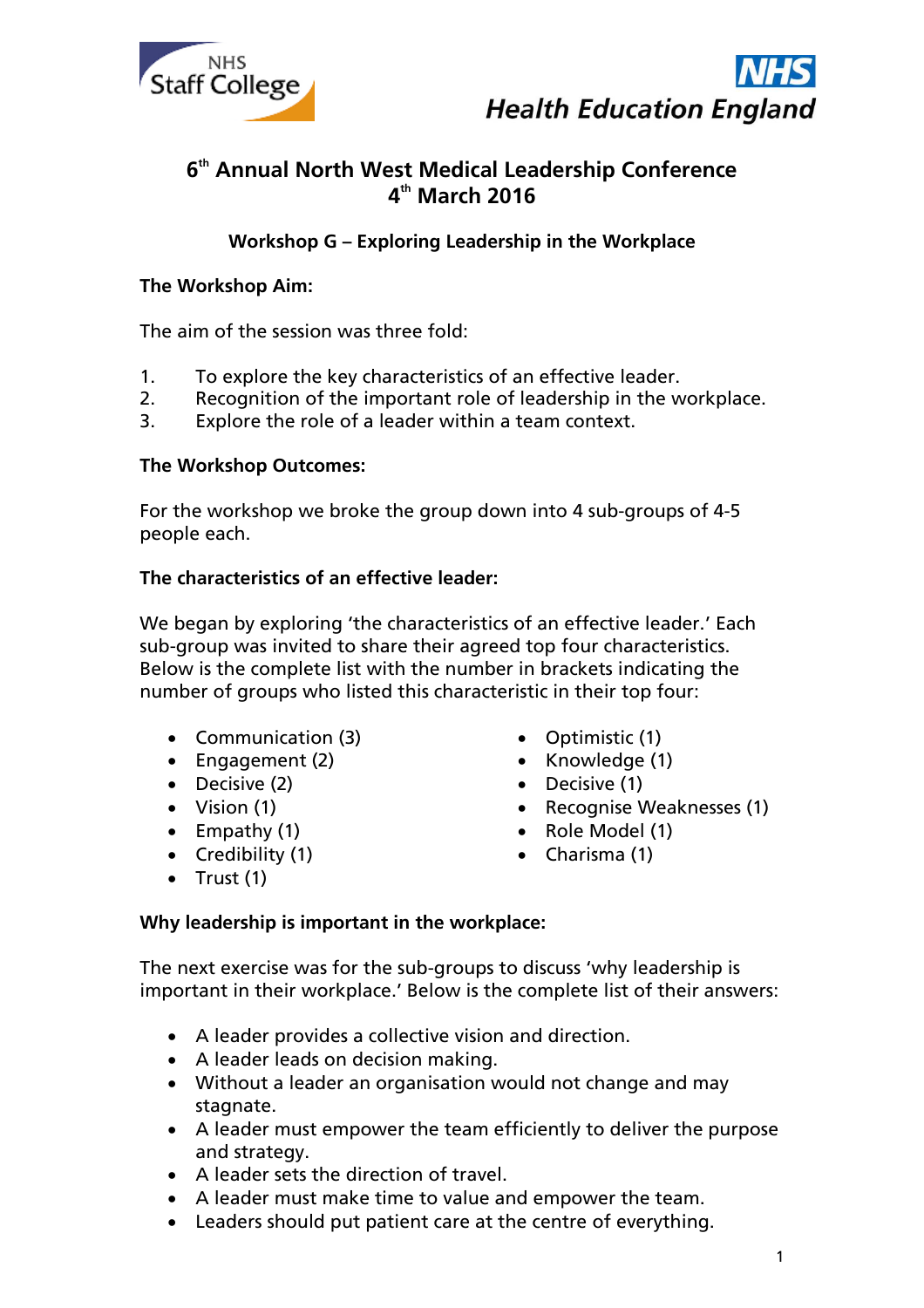



# **Team Challenge:**

As part of the workshop we introduced a team challenge. The purpose of this was for the workshop participants to witness the behaviours of 6 randomly selected people who had to complete a task under pressure. The task set required them to work together to evaluate the task, discuss and agree a strategy and then complete the task under time pressure.

Apart from the enjoyment factor, for both participants and observers, a number of lessons came out of the exercise; none more so than this was as much about good followership as it was about good leadership. The key was that the whole team had to work together to successfully complete the task. In hindsight the team recognised that they became more focussed and worked better as a team once they had nominated a leader.

#### **Summary:**

At the end of the workshop I shared my thoughts with the group based on my experience of 35 years' military service.

#### **Characteristics for an effective leader:**

- Credibility know the business, know your people
- Caring genuine interest in others
- Trust both ways
- Confident in yourself and in others
- Communicator talk to and listen to others
- Empathetic make effort to understand others
- Humility listen to and take advice
- Grace praise and thank others
- Light touch not always serious
- Time make time for others
- Decisive make decisions having considered all the facts and other opinions
- Lead by example behave as you would expect others
- Believe there is good in everyone

# **Essential criteria for successful leadership:**

- **Communication** 2 way: listening and being listened to.
- **Trust** 2 way: trust those who work for you and earn their trust in you.
- **Confidence** 2 way: have confidence in those who work for you and give them confidence in you.